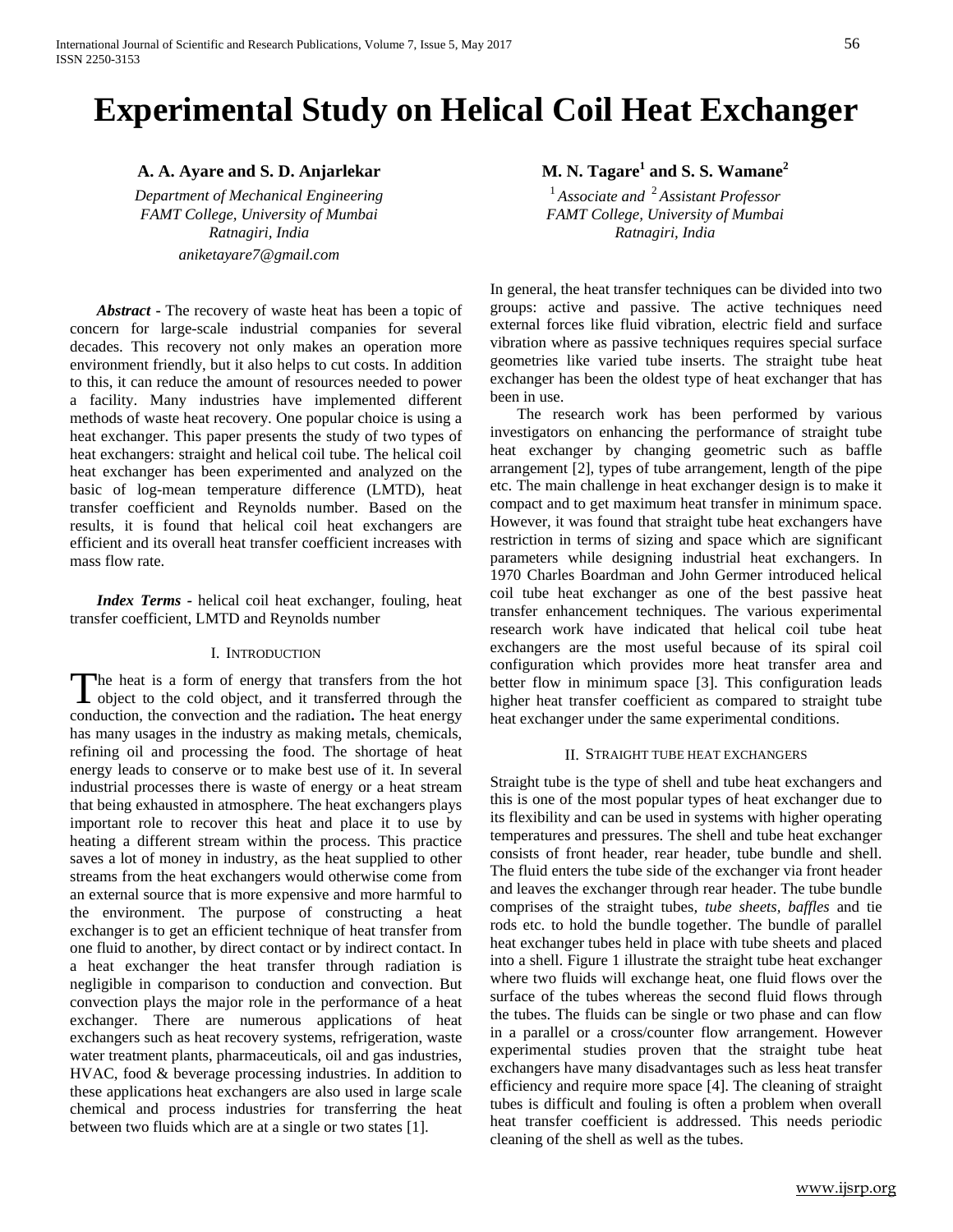

Figure 1: Straight tube heat exchanger

#### III. HELICAL COIL HEAT EXCHANGERS

The helical coil heat exchangers are a compact shell and tube design consisting of several layers of coiled tubes within a closed shell. The basic construction of the type used for this experimental work with the appropriate nomenclature is illustrated in Figure 1. The helical coil has:

- H Height of pitch,
- 2r Diameter of tube,
- 2Rc Diameter of helical coil,
- i Curvature ratio (i.e. ratio of tube and coil diameter),

 $2\alpha$  – The helix angle (angle between its projection on a surface and measuring angle between the coils).

The flowing fluid experiences centrifugal force because of curved shape of the tube. The local axial velocity of the fluid particle and the radius of curvature of the coil decide the magnitude of centrifugal force experienced. The velocity of fluid particles flowing at the core of the tube is higher than those flowing near to the tube wall. Thus, less centrifugal force will be experienced by the fluid particles flowing close to the tube wall than in the tube core. This pushes the fluid from the core region towards the outer wall (away from the coil axis). This stream bifurcates at the wall and drives the fluid towards the inner wall on the tube bound, inflicting generation of counter-rotating vortices referred to as secondary flows [5]. This leads to produce extra transport of the fluid over the cross section of the tube. This extra convective transport will increase the heat transfer and therefore the pressure drop when compared to straight tube. It's been found that the impact of coil curvature is to suppress turbulent fluctuations arising within the flowing fluid and smoothing the emergence of turbulence. Thus it will increase the value of the Reynolds number (Re) needed to attain a fully turbulent flow, as compared to it of a straight pipe. The impact of turbulent fluctuations suppression enhances as the curvature ratio of coil increases.

# • *Fouling in Heat Exchangers*

The deposition of any unwanted material on heat transfer surfaces is named as fouling. This could considerably impact on the thermal and mechanical performance of heat exchangers. Fouling could be a dynamic development that changes with time and that will increase thermal resistance and lowers the heat transfer coefficient of heat exchangers. In addition to this, it also impedes fluid flow, accelerates corrosion and will increase pressure drop across heat exchangers. Helical coil heat exchangers have shown significance enhancements in fouling behavior of heat exchangers operation [6]. The quadrant shaped shells side baffles plates are arranged at an angle to the tube axis creating helical flow pattern on the shell sides. Because of this flow pattern, it provides low fouling characteristics which increases the schedule cleaning period of tube bundle. In this paper, experimental investigation will be carry out for a counter flow tube helical coil heat exchanger where hot and cold water flows through the tube and shell respectively.



Figure 2: Helical Coil tube

### III. EXPERIMENTAL SETUP

 The schematic of the experimental set-up used for the present investigation is shown in Figure 1. The main components in the set up include helical coil tube, shell, thermocouples, centrifugal pumps, heating element, cold water storage tank, flow controlling and measuring devices. The helical coil copper tube is placed in the shell and hot water is made to flow through tube with the help of a centrifugal pump. The shell is well insulated so as to avoid the heat loss to the surrounding. To ensure maximum heat transfer the copper helical coil is fully immersed in the cold water flowing through the shell. The arrangement is made so that, flow direction of hot and cold water is perfectly counter by manner. The water in the storage tank is heated using a heating element, as the water reaches to a prescribed temperature the centrifugal pump circulates the hot water through the helical coil. The ball valves are used to control the flow rate of hot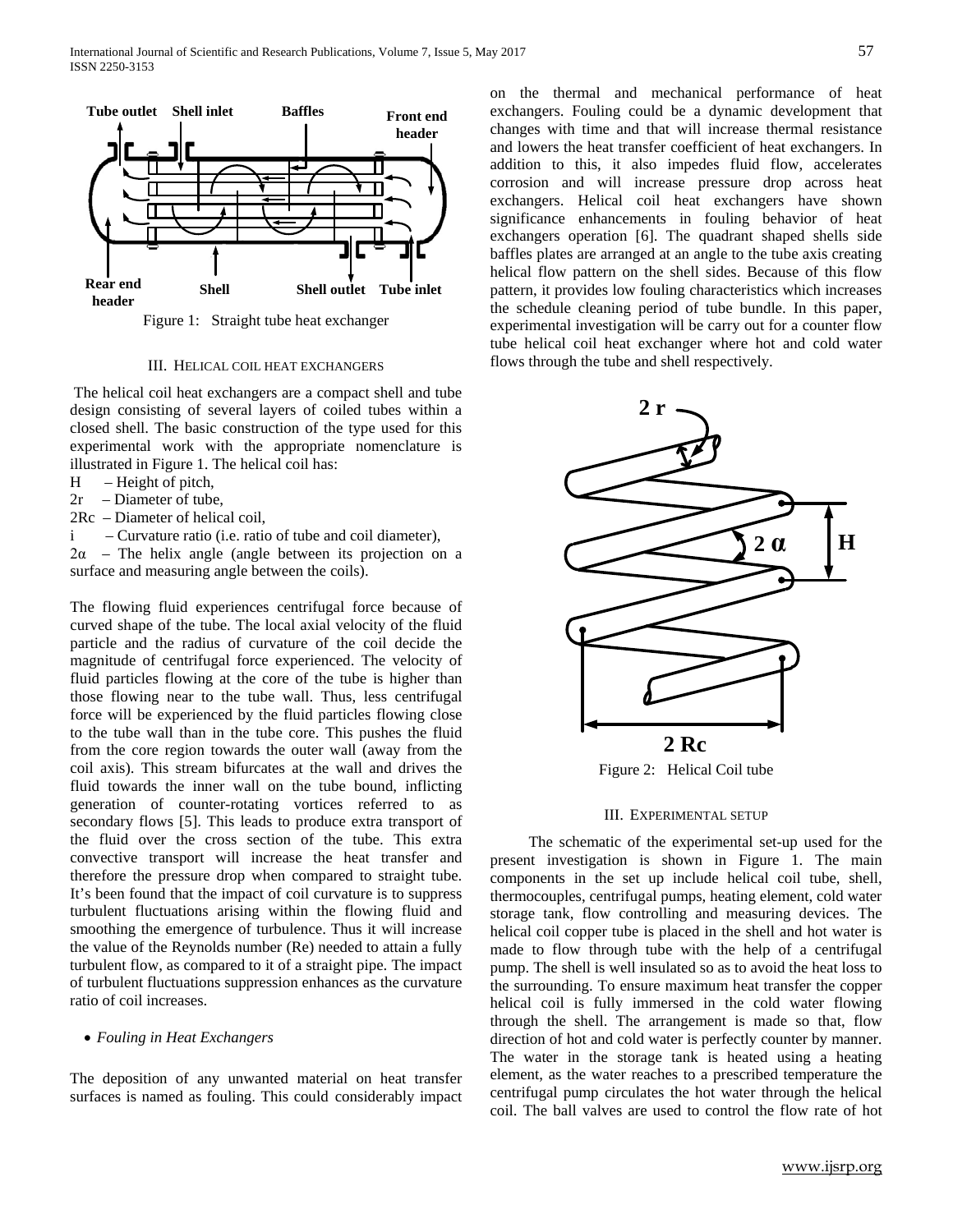and cold water. A calibrated rotameter was used to measure the flow rate of shell side cold water flow.



Figure 3: Experimental set-up

The tube side hot water flow rate was measured using calibrated vane type flow meter. The inlet and outlet temperatures of hot and cold water were recorded using RTD thermocouples with accuracy of  $0.1^{\circ}$ C. The tube and shell side thermo-physical properties of water were assessed at their mean temperatures. Table-I shows the specification of helical coil and Table-II shows the operating range of heat exchanger.

Table I : Characteristics dimension of helical coil tube

| <b>Parameters</b>            | <b>Dimension</b> |  |  |
|------------------------------|------------------|--|--|
| Turns of helical coil        | 06 turns         |  |  |
| Inner diameter of coil       | $10 \text{ mm}$  |  |  |
| Outer diameter of coil       | $12 \text{ mm}$  |  |  |
| Wall thickness               | $1 \text{ mm}$   |  |  |
| Stretched length of coil     | 3334 mm          |  |  |
| Helical diameter of the coil | 178 mm           |  |  |
| Fluid used                   | Water            |  |  |

Table II : Range of operating parameters

| <b>Parameters</b>          | Range                       |  |  |  |  |  |
|----------------------------|-----------------------------|--|--|--|--|--|
| Tube side water flow rate  | $0.003 - 0.024$<br>Kg/sec   |  |  |  |  |  |
|                            |                             |  |  |  |  |  |
| Shell side water flow rate | $0.004 - 0.0251$            |  |  |  |  |  |
|                            | Kg/sec                      |  |  |  |  |  |
| Tube inlet temperature     | $\frac{1}{55-59}$ °C        |  |  |  |  |  |
| Tube outlet temperature    | $42 - 50^{\circ}$ C         |  |  |  |  |  |
| Shell inlet temperature    | $35-37^{\circ}\overline{C}$ |  |  |  |  |  |
| Shell outlet temperature   | $44 - 49^{\circ}$ C         |  |  |  |  |  |

The formulas used to calculate overall heat transfer coefficient (Uo), LMTD, Reynolds number (Re) and effectiveness  $(\epsilon)$  are listed below:

$$
Q_{hot} = m_h * C_{ph} * \Delta T_h
$$
  
\n
$$
Q_{cold} = m_c * C_{pc} * \Delta T_c
$$
  
\nwhere,  $\Delta T_h = T_{hi} - T_{ho}$  and  $\Delta T_c = T_{ci} - T_{co}$   
\n
$$
U_o = \frac{Q_{avg}}{(Ao * LMTD)}
$$
  
\nwhere,  $Q_{avg} = \frac{(Q_{hot} + Q_{cold})}{2}$  (1)

$$
LMTD = \frac{(\Delta T_1 - \Delta T_2)}{\ln (\Delta T_1 / \Delta T_2)}
$$
 (2)

where,  $\Delta T_1 = T_{hi} - T_{co}$  and  $\Delta T_2 = T_{ho} - T_{ci}$ 

$$
Re = \frac{(\rho * \nu * D_i)}{\mu}
$$
 (3)

$$
\epsilon = \frac{C_{h} * (T_{hi} - T_{ho})}{C_{min} * (T_{hi} - T_{ci})} = \frac{C_{c} * (T_{co} - T_{ci})}{C_{min} * (T_{hi} - T_{ci})}
$$
(4)  
where  $C_{i} = m_{i} * C_{i}$  and  $C_{i} = m * C_{i}$ 

where, 
$$
C_h = m_h * C_{ph}
$$
 and  $C_c = m_c * C_{pc}$ 

# V. RESULTS

Figure 4 shows the graph of mass flow rate of hot water Vs effectiveness. It is observed that effectiveness of helical coil heat exchanger initially decreases from 0.62 to 0.52 and it gradually increases as mass flow rate of hot water increases. The effectiveness initially dropdown as hot water capacity rate is less than cold water capacity rate  $(C_h < C_c)$ . When mass flow rate is increased above 72 LPH it is observed that, effectiveness starts to increase as hot water capacity increases. Figure 5 shows the graph of mass flow rate of hot water Vs overall heat transfer coefficient.

Table III : Results for various mass flow rate of hot water

| Sr.<br>No. | $\Delta T_1$<br>(in       | $\Delta T_2$<br>(in       | <b>LMTD</b> | €    | $\mathbf{U}_{\mathbf{0}}$ | Re   |
|------------|---------------------------|---------------------------|-------------|------|---------------------------|------|
|            | $^{\mathrm{o}}\mathrm{C}$ | $^{\mathrm{o}}\mathrm{C}$ |             |      |                           |      |
| 1          | 19.7                      | 11.3                      | 15.72       | 0.62 | 462                       | 2089 |
| 2          | 17.2                      | 16.9                      | 19.84       | 0.47 | 552                       | 4795 |
| 3          | 15.8                      | 21.8                      | 21.56       | 0.51 | 635                       | 6949 |
| 4          | 13.8                      | 24.5                      | 21.91       | 0.58 | 716                       | 7943 |
| 5          | 21.1                      | 25.6                      | 27.08       | 0.62 | 779                       | 9986 |